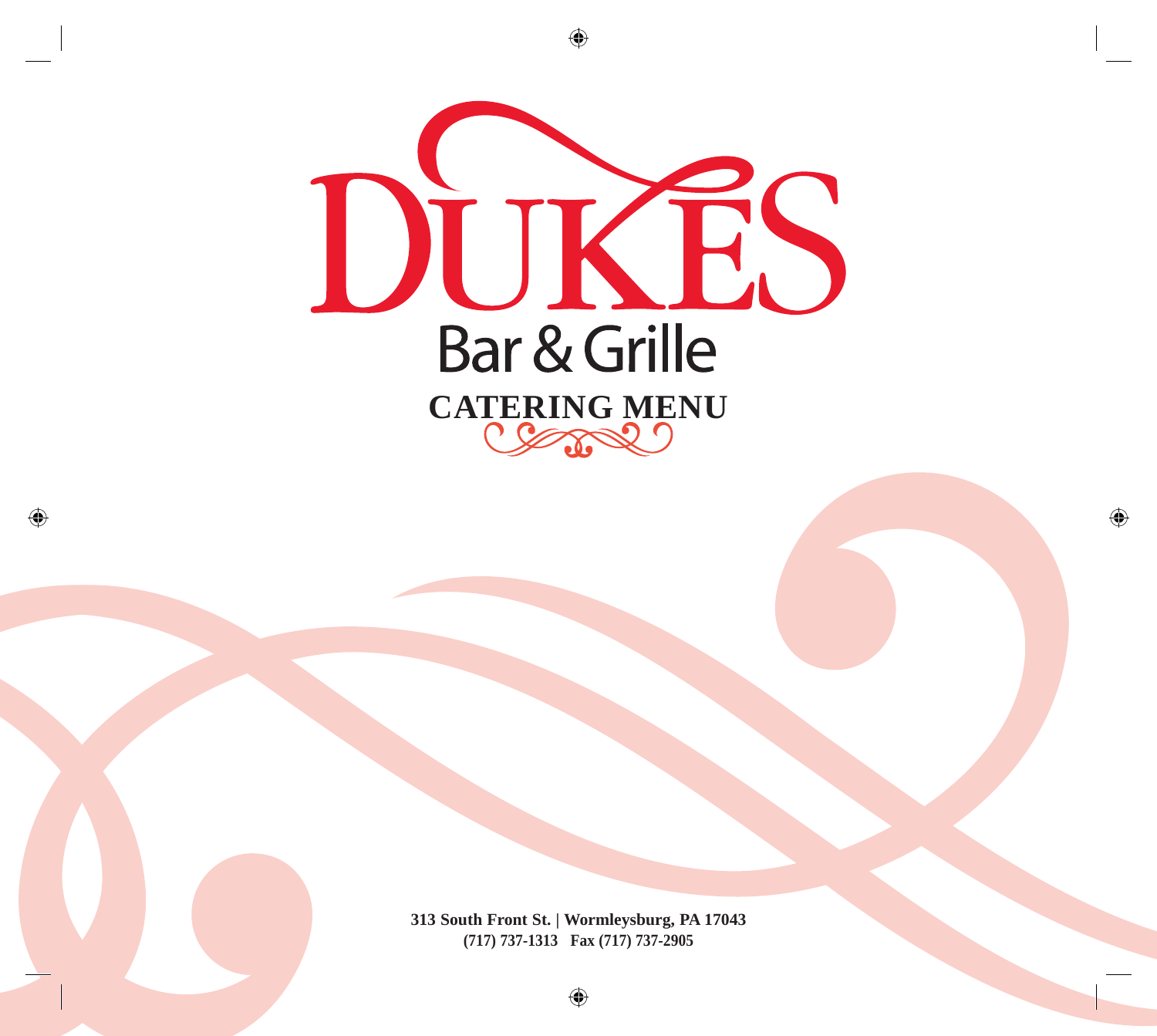



#### *For those with a lighter appetite* **CREATE YOUR OWN BUFFET…**

Choose three items for \$18.95 per person Choose four items for \$19.95 per person Choose five items for \$20.95 per person -plus tax and gratuity

In house catered events include soda, iced tea, coffee, and hot tea up to one hour after serving.

\*\*Items listed below can also be added as an appetizer to any buffet for \$3.95 per item\*\*

# **COLD ITEMS**

- Fresh Fruit Tray (\*\*seasonal fruits\*\*) • Fresh Vegetables Crudités Fresh vegetables served with Ranch and Bleu Cheese dressing
	- Meat and Cheese Tray with Crackers
		- Bruschetta with Garlic Bread
			- Antipasto Salad

(ham, cheese, assorted Italian meats, tomatoes, olives, peppers)

- \*Chilled Steamed Shrimp served w/Cocktail Sauce
	- (priced per pound)
	- Bite Sized Turkey or Italian Mini-Wraps

*\*Items with an (\*) asterisk are not "all you can eat" and may be included for an additional charge.*

# **HOT ITEMS**

- Buffalo Wings (Hot/BBQ) with Bleu Cheese and Celery
	- Hand Breaded Boneless Buffalo Wings with Bleu Cheese and Celery
		- Breaded Mozzarella w/Marinara
	- Jalapeño Cheddar Poppers w/Salsa & Sour Cream
	- Willie's Famous Assorted River Rocks w/Marinara Dough filled with meatballs, sausage, Italian meats, and cheese
	- Flatbread Pizza (Margherita, Vegetable, or Pepperoni)
		- Fillo Dough Cups filled with artichoke dip
- \*Fillo Dough Cups filled with crab dip (priced per dozen)
	- Breaded Chicken Tenderloins
	- Italian Chicken Tenderloins
	- (w/sauce, mozzarella & provolone cheese)
	- Italian Meatballs w/Onions, Peppers, & Sauce
		- Hot Italian and Hot Smoked Sausage w/Onions, Peppers, & Sauce
	- Chicken Quesadillas w/Salsa & Sour Cream
	- Potato Skins w/Cheddar, Bacon & Sour Cream
		- Nacho Bar (nachos with all the fixins')
		- Baked Artichoke Dip w/Italian Bread
			- \*Baked Crab Dip w/Italian Bread
			- \*Mushrooms Stuffed w/Crabmeat
				- Portabella Quesadillas
				- Philly Cheesesteak Eggrolls
				- Sante Fe Chicken Eggrolls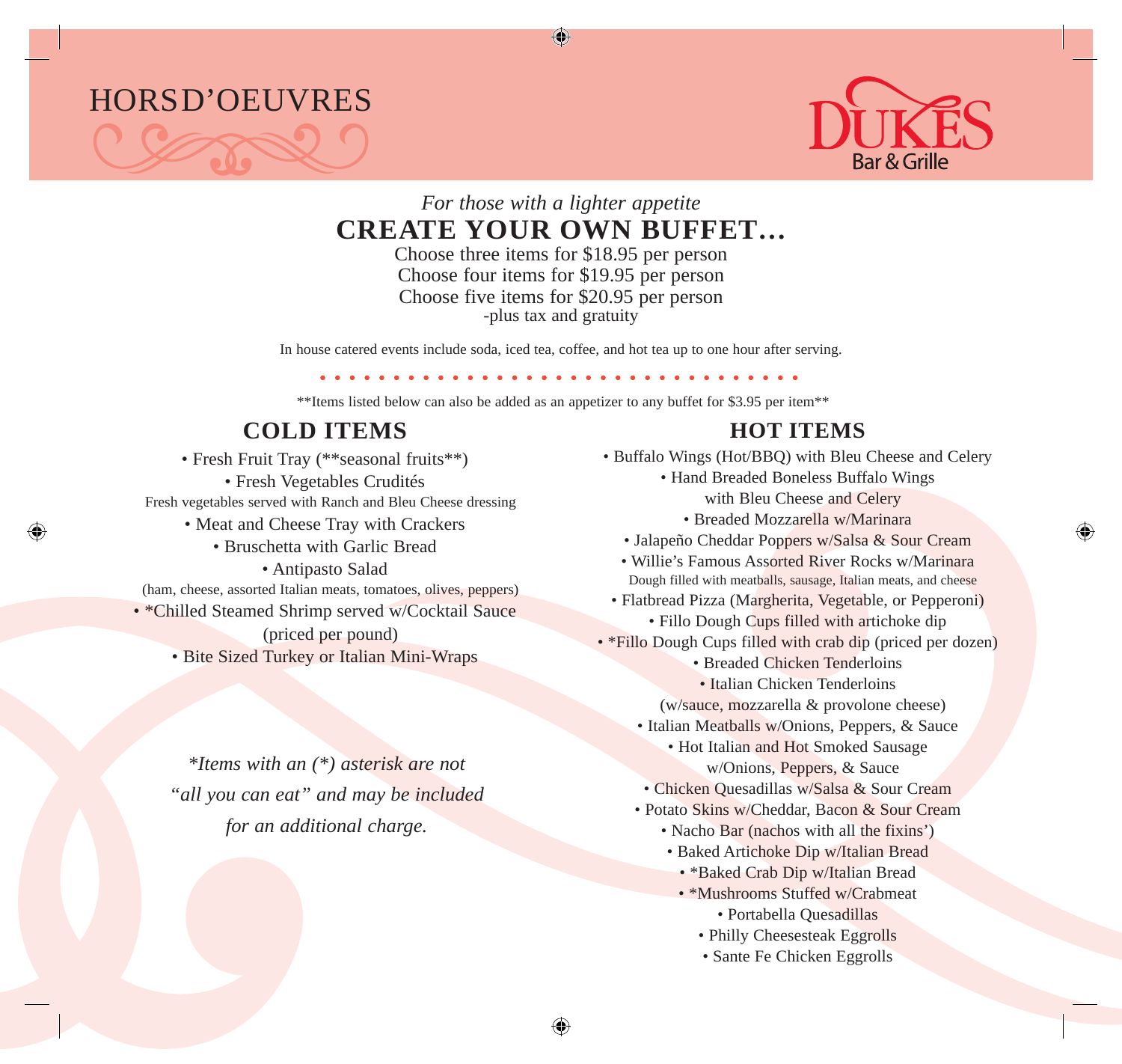# LUNCHEON BUFFET & COLD BUFFET



*Available until 4PM*

# **Luncheon**

# **OPTION 1: PREMADE**

*Sandwiches Premade and on Assorted Platters Served on a Variety of Fresh Breads, Rolls, and Wraps* Roast Beef, Roasted Turkey, and Baked Ham

### **CHOOSE TWO:**

Potato Salad • Cole Slaw Pasta Salad • Macaroni Salad

# **SALAD STATION:**

Fresh salad mix, cucumbers, tomatoes, onions, carrots, mushrooms, cheese, bacon, & croutons, with assorted dressings (3)

> Includes potato chips and deli pickles Assorted Cookies & Brownies In-house catered events include soda, iced tea, coffee, and hot tea up to one hour after serving.

### **\$19.95 + TAX AND GRATUITY**

# **Cold**

# **OPTION 2: BUFFET STYLE**

*Fresh Sliced Meats, Cheeses and Toppings Arranged on Trays for Guests* Baked Ham, Roast Beef, and Fresh Roasted Turkey Breast Includes two cheeses, lettuce, tomato, onions, condiments, deli pickles, potato chips and deli rolls

#### **CHOOSE TWO:**

Potato Salad • Cole Slaw Pasta Salad • Macaroni Salad

# **SALAD STATION:**

Fresh salad mix, cucumbers, tomatoes, onions, carrots, mushrooms, cheese, bacon, & croutons, with assorted dressings (3)

Includes potato chips and deli pickles Assorted Cookies & Brownies In-house catered events include soda, iced tea, coffee, and hot tea up to one hour after serving.

# **\$19.95 + TAX AND GRATUITY**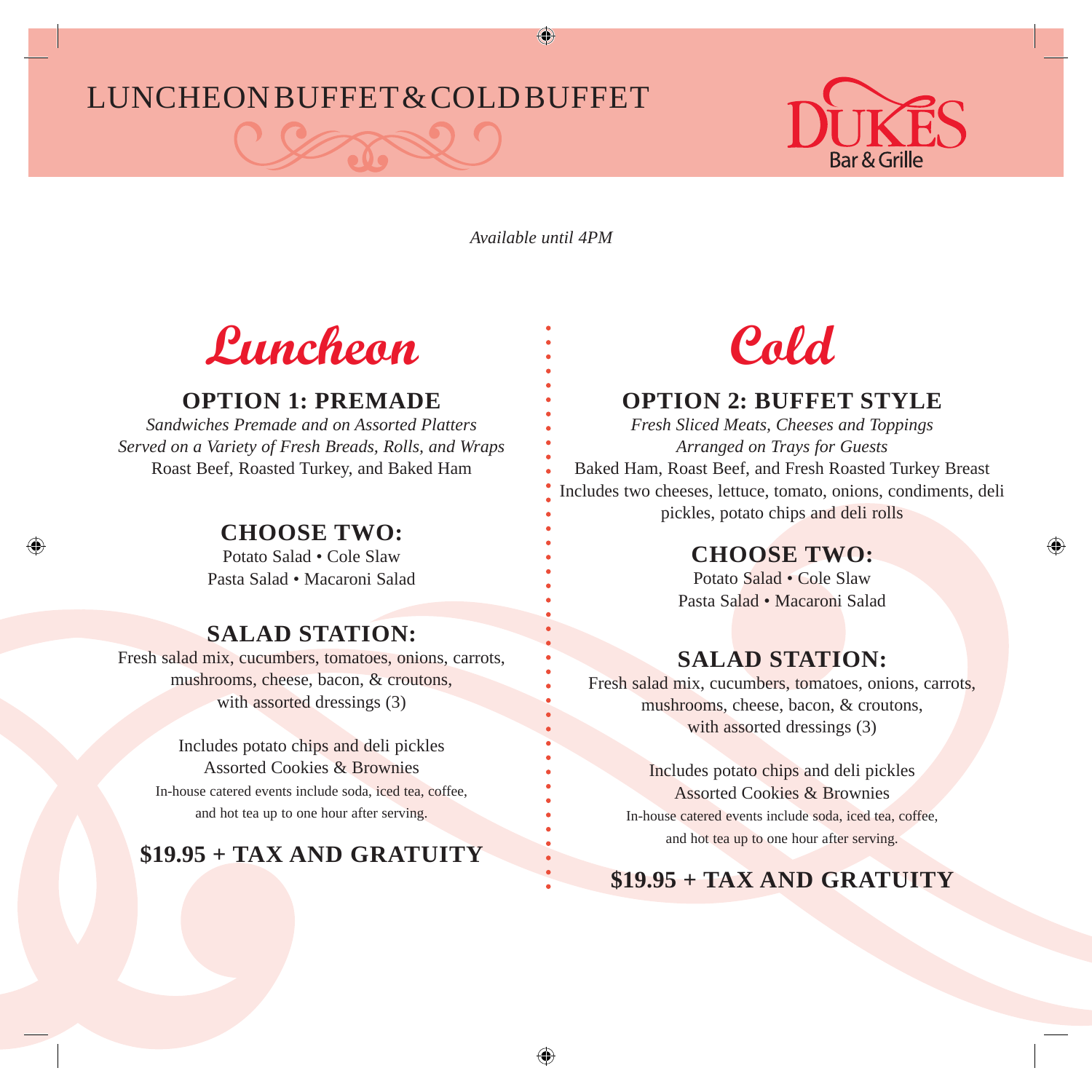# HOT/COLD & DELUXE DINNER BUFFET



# **Hot & Cold**

#### **INCLUDES…**

- Choice of Soup (1)
- Chicken Corn Noodle
	- Chicken & Rice
	- Turkey & Rice
	- Ham & Bean,
	- Vegetable Beef
		- Chili
	- Clam Chowder

#### **FRESH SLICED…**

- Baked Ham
- Roast Beef
- Roasted Turkey Breast

Includes three cheeses, lettuce, tomato, onions, condiments, deli pickles, potato chips and assorted rolls

#### **CHOOSE ONE: (HOT)**

- Our Own Recipe Baked Beans
	- Macaroni & Cheese
	- Meatballs w/Sauce
		- Penne Alfredo
- Italian Sausage w/Grilled Onions & Peppers
	- Baked Ziti

#### **CHOOSE ONE: (COLD)**

- Potato Salad
- Cole Slaw
- Macaroni Salad •Pasta Salad
- Salad Station:

Fresh salad mix, cucumbers, tomatoes, onions, carrots, mushrooms, cheese, bacon, & croutons, with assorted dressings (3)

# **ASSORTED COOKIES & BROWNIES**

In-house catered events include soda, iced tea, coffee, and hot tea up to one hour after serving.

# **\$22.95 + TAX AND GRATUITY**



#### **INCLUDES:**

Fresh Baked Rolls and Salad Station: Fresh salad mix, cucumbers, tomatoes, onions, carrots, mushrooms, cheese, bacon, & croutons, with assorted dressings (3)

#### **CHOICE OF TWO: (ALL SERVED HOT)**

- Fresh Carved Roast Beef
- Fresh Roast Turkey Breast w/Stuffing
	- Baked Ham
	- Apple Rum Pork Tenderloin
	- Penne Alfredo w/Broccoli
	- Baked Haddock in Shrimp Sauce
		- Special Recipe Fried Chicken

• Baked Ziti w/Meat Sauce, Italian Sausage, and Cheese  *(Add \$3.00 for each additional selection)*

#### **CHOICE OF TWO:**

- Baked Potato
- Scalloped Potatoes
- Garlic Mashed Potatoes
- Double Stuffed Potatoes
- Italian Redskin Potatoes
	- Rice Pilaf
- Garlic Herbed Redskin Potatoes
	- Macaroni & Cheese
- Mama's Sweet Potato Casserole
- Chef's Seasonal Vegetable Medley
	- Corn
	- Sweet Peas
- Assorted Green Beans w/Carrots
- Sweet Southern Carrots in our Special Sauce  *(Add \$1.00 for each additional selection)*

### **INCLUDES ICE CREAM FOR DESSERT**

 $(add Apple Pie + $2.50)$ In-house catered events include soda, iced tea, coffee, and hot tea up to one hour after serving.

# **\$26.95 + TAX AND GRATUITY**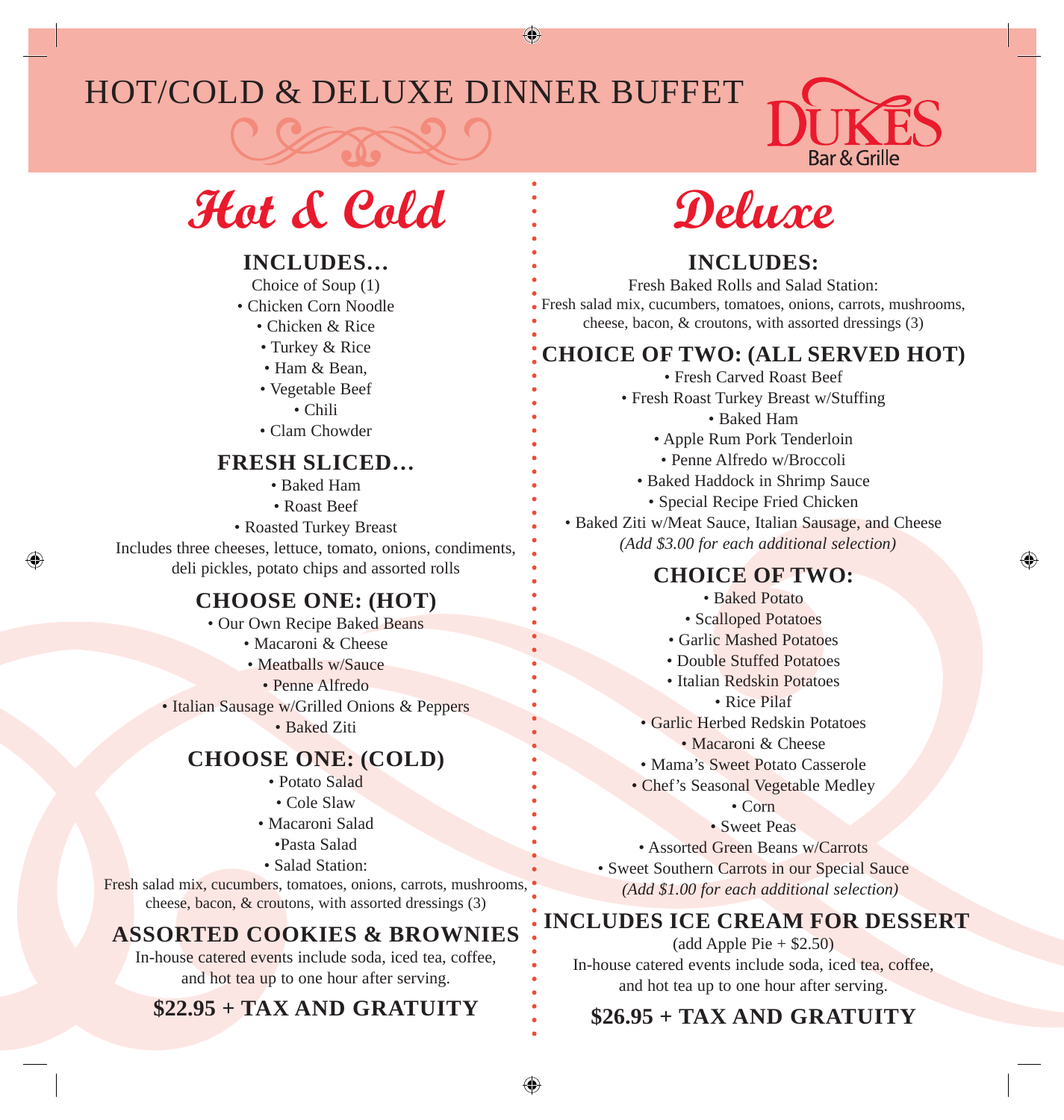# CLASSIC DINNER BUFFET

#### **INCLUDES:**

Fresh Baked Rolls and Salad Station:

Fresh salad mix, cucumbers, tomatoes, onions, carrots, mushrooms, cheese, bacon, & croutons, with assorted dressings (3)

OR

- Choice of Soup:
- Chicken Corn Noodle
	- Chicken & Rice
	- Turkey & Rice
	- Ham & Bean,
	- Vegetable Beef
		- Chili
	- Clam Chowder

# **CHOOSE TWO:**

• Filled Baked Chicken Breast (PA Dutch Filling) • Baked Ham • Pork Tenderloin w/Stuffing

- Oven Roasted Turkey Breast w/Stuffing
	- Fresh Carved Roast Beef
	- Chicken Cordon Bleu
		- Chicken Marsala
	- Apple Rum Pork Tenderloin
	- Hoisin Salmon on Rice Pilaf
	- Penne Pasta Primavera w/Shrimp
	- Baked Tortellini & Chicken Gratinati
	- Chicken Parmesan over Rigatoni
		- Rigatoni Abruzzi

# **CHOOSE TWO:**

- Baked Potato
- Scalloped Potatoes
- Garlic Mashed Potatoes
- Double Stuffed Potatoes
- Italian Redskin Potatoes

#### • Rice Pilaf

- Garlic Herbed Redskin Potatoes
	- Macaroni & Cheese
- Mama's Sweet Potato Casserole

• Corn

- Sweet Peas
- Assorted Green Beans w/Carrots
- Sweet Southern Carrots in our Special Sauce • Chef's Vegetables
- (Broccoli, Cauliflower, Carrots, & Green Beans)  *(Add \$1.00 for each additional selection)*

# **INCLUDES ICE CREAM FOR DESSERT**

 $(add Apple Pie + $2.50)$ In-house catered events include soda, iced tea, coffee, and hot tea up to one hour after serving.

# **\$27.95 + TAX AND GRATUITY**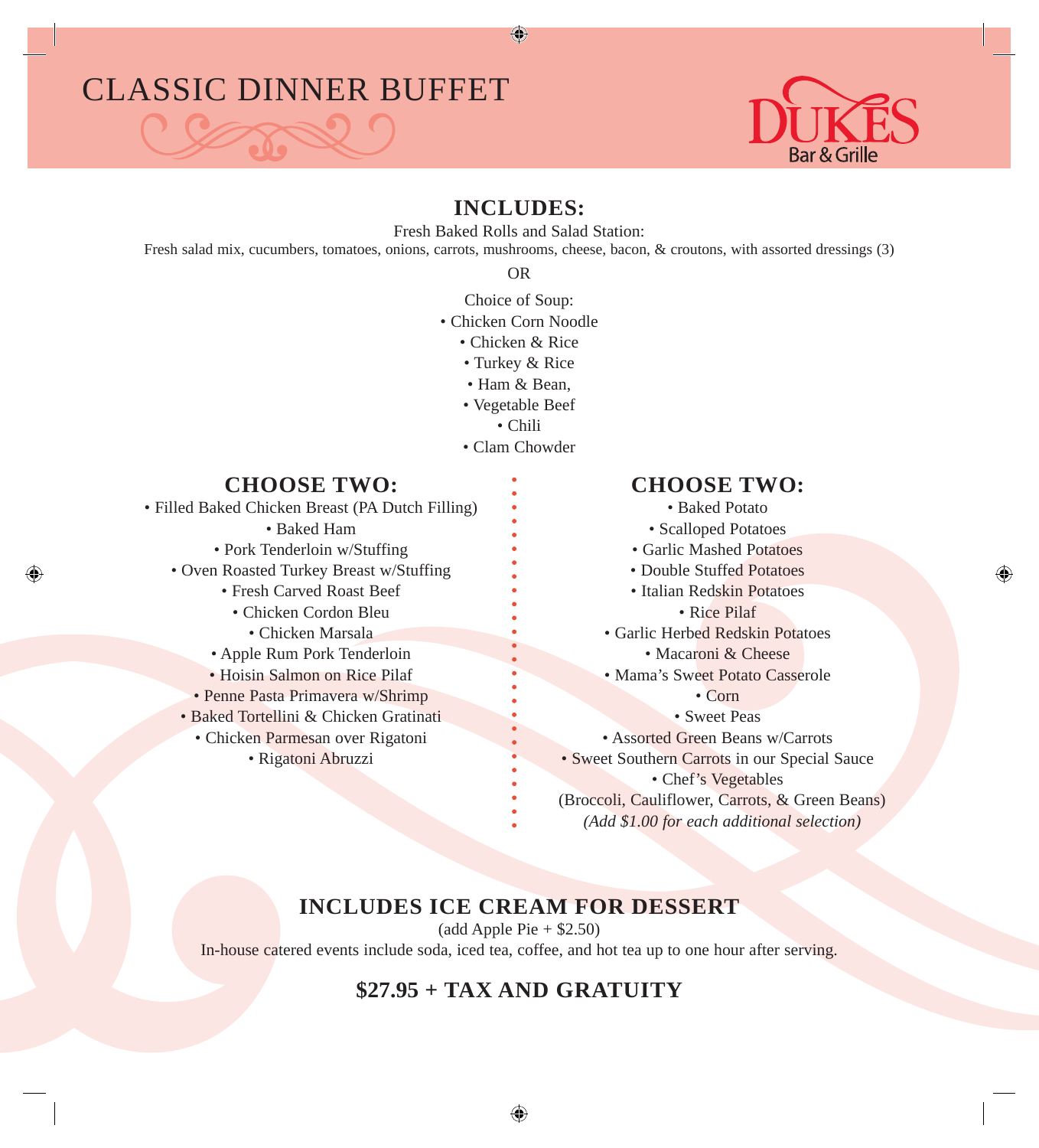# ITALIAN & SOUTHWESTERN





Start with Fresh Baked Rolls and Salad Station: Fresh salad mix, cucumbers, tomatoes, onions, carrots, mushrooms, cheese, bacon, & croutons, with assorted dressings (3)

#### **CHOOSE THREE:**

• Penne Alfredo with Broccoli

- Blackened Chicken Alfredo
- Seafood Alfredo (+\$3.00)
- Baked Chicken in Creamy Parmesan Sauce
	- Chicken Marsala
	- Stuffed Shells in Marinara Sauce
- Baked Ziti (w/Meat Sauce, Italian Sausage, and Cheese)
- Italian Meatballs (w/ Onions, Peppers, and Marinara Sauce)
- Italian Sausage (w/Onions, Peppers, and Marinara Sauce)
	- Chicken Italiano (w/Chicken, It. Sausage, Onions,
		- Peppers and Marinara Sauce)
		- Italian Chicken Breasts (w/Onions & Peppers)
			- Bowtie Pasta (w/Marinara)
	- Penne Pasta (w/Chicken & Marinara or Meat Sauce)
		- Baked Tortellini & Chicken Gratinati
			- Chicken Parmesan over Rigatoni
				- Rigatoni Abruzzi

#### **INCLUDES ICE CREAM FOR DESSERT**

 $\text{(add Apple Pie} + $2.50)$ In-house catered events include soda, iced tea, coffee, and hot tea up to one hour after serving.

# **\$25.95 + TAX AND GRATUITY**



Start With Fresh Baked Rolls and Salad Station: Fresh salad mix, cucumbers, tomatoes, onions, carrots, mushrooms, cheese, bacon, & croutons, with assorted dressings (3) OR

Our Famous Chili topped w/Cheddar Cheese & Onions

#### **CHOOSE TWO:**

• Stack of Ribs (Slow Cooked and Delicious!) • BBQ Chicken Breasts ~

- Tuscan Chicken Breast (w/Mushrooms, Onions & Peppers)
	- Apple Rum Pork Tenderloin ~ Pulled Pork BBQ
	- Sirloin Tips w/Mushrooms, Onions & Peppers ~
	- Our Famous Chicken Fajitas w/All the Fixins'

#### **CHOOSE ONE:**

- Baked Potato
- Garlic Mashed Potatoes
- Double Stuffed Potatoes
- Garlic Herbed Redskin Potatoes
	- Southwest Rice Pilaf

#### **CHOOSE TWO:**

- "The Best" Baked Beans
- Assorted Green Beans w/Carrots
- Sweet Southern Carrots in Special Sauce
	- Southwest Corn and Peppers

• Sweet Peas

• Chef's Vegetables

(Broccoli, Cauliflower, Carrots, & Green Beans)

#### **INCLUDES ICE CREAM FOR DESSERT**

 $(\text{add Apple Pie} + $2.50)$ In-house catered events include soda, iced tea, coffee, and hot tea up to one hour after serving.

# **\$28.95 + TAX AND GRATUITY**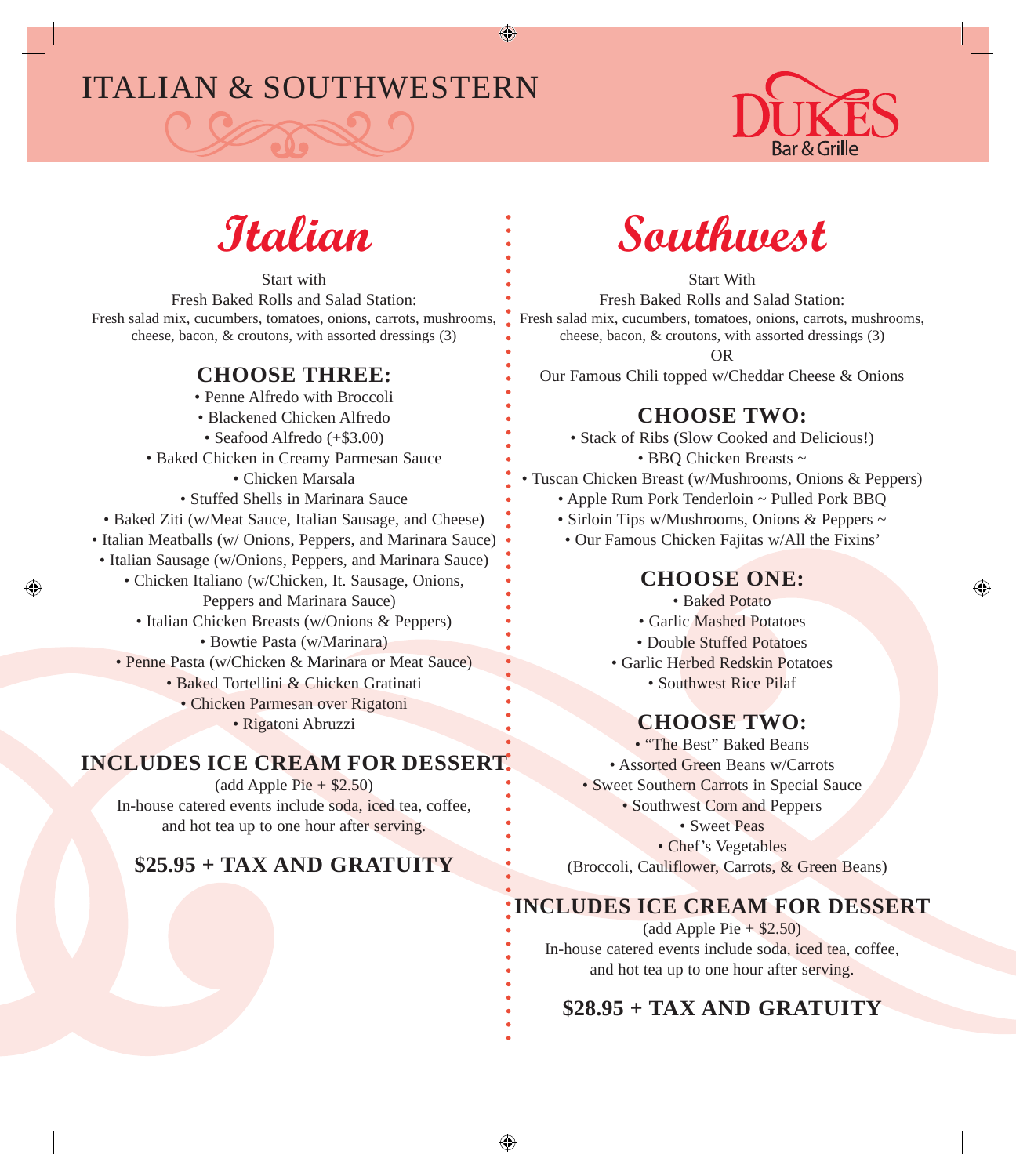# LAND AND SEA BUFFET





#### **INCLUDES:**

• Fresh Baked Rolls and Salad Station: Fresh salad mix, cucumbers, tomatoes, onions, carrots, mushrooms, cheese, bacon, & croutons, with assorted dressings (3)

#### **CHOOSE ONE:**

• New England Clam Chowder

- Maryland Crab Soup
	- Lobster Bisque
- Shrimp & Roasted Corn Chowder

• Salad Station Included

#### **CHOOSE TWO:**

• Baked Haddock in Shrimp Sauce • Seafood Alfredo • Blackened Chicken Alfredo • Chicken Cordon Bleu • Tuscan Chicken (w/Mushrooms, Onions & Peppers) • Baked Chicken in Creamy Parmesan Sauce • Sirloin Tips w/Onions & Peppers • Sliced Prime Rib w/au jus & Horseradish Sauce • Seafood Macaroni and Cheese (w/Shrimp, Crab, Lobster, and five Cheese Sauce) • Citrus Salmon (Bacon Wrapped) • Baked Stuffed Chicken or Pork Chops (PA Dutch Stuffing)

#### **CHOOSE TWO:**

• Baked Potato • Scalloped Potatoes • Garlic Mashed Potatoes • Double Stuffed Potatoes • Italian Redskin Potatoes • Rice Pilaf • Garlic Herbed Redskin Potatoes • Macaroni & Cheese • Mama's Sweet Potato Casserole • Corn • Sweet Peas • Assorted Green Beans w/Carrots • Sweet Southern Carrots in our Special Sauce • Chef's Vegetables (Broccoli, Cauliflower, Carrots, & Green Beans) *(Add \$1.00 for each additional selection)*

#### **INCLUDES ICE CREAM FOR DESSERT**

 $(add Apple Pie + $2.50)$ 

In-house catered events include soda, iced tea, coffee, and hot tea up to one hour after serving.

# **\$29.95 + TAX AND GRATUITY**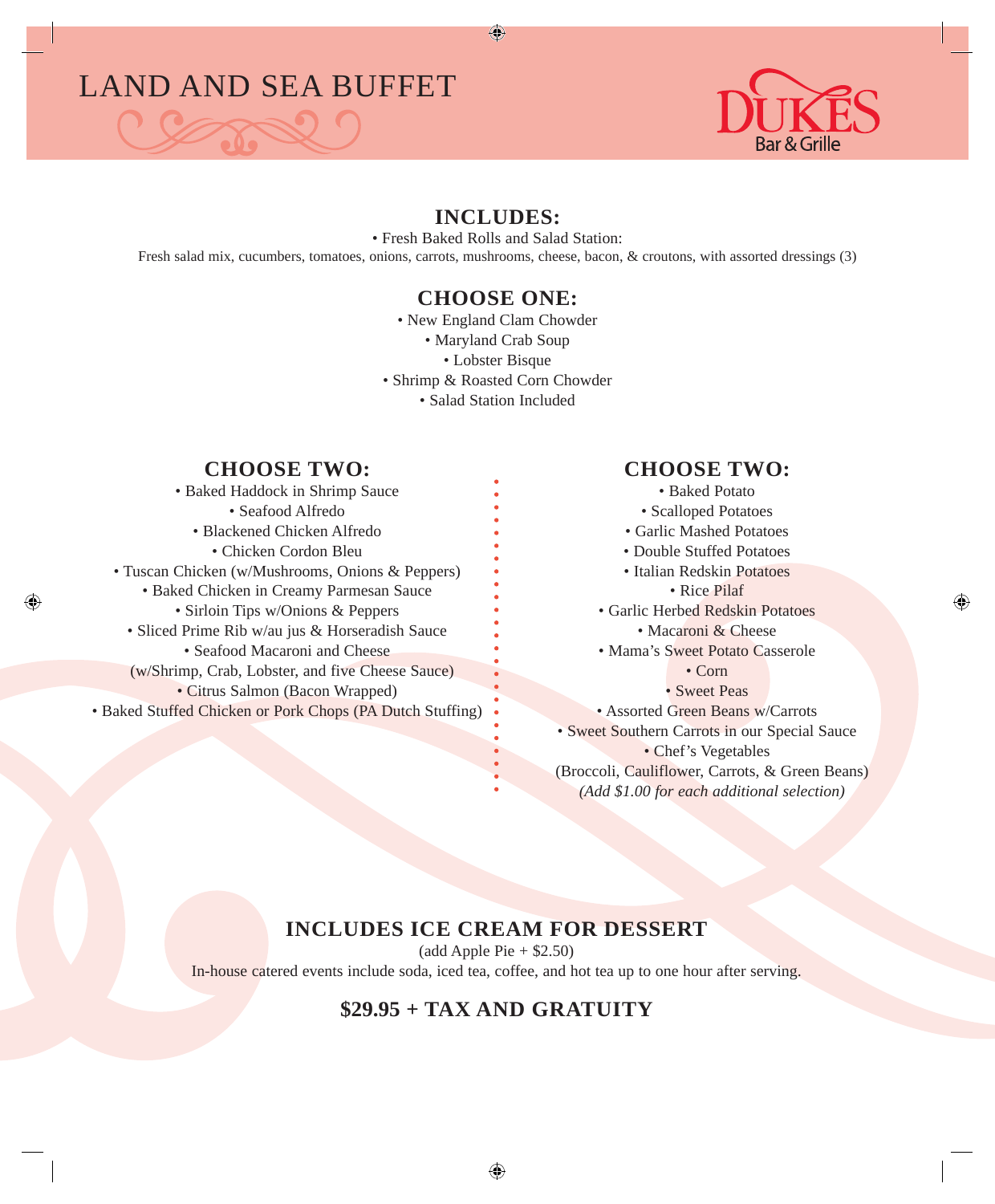



#### **WE OFFER DECORATED CAKES FOR YOUR SPECIAL OCCASIONS**

Available in Chocolate, Yellow, and Half & Half (Carrot and Red Velvet available for additional charge)

Choose between Butter Cream, Light Whipped Cream, Chocolate, Peanut Butter or Cream Cheese Icings

#### **¼ SHEET CAKE (10-15 SLICES) - \$40.00**

**½ SHEET CAKE (25-30 SLICES) - \$60.00**

**FULL SHEET CAKE (55-60 SLICES) - \$90.00**

Tax and gratuity are added to all desserts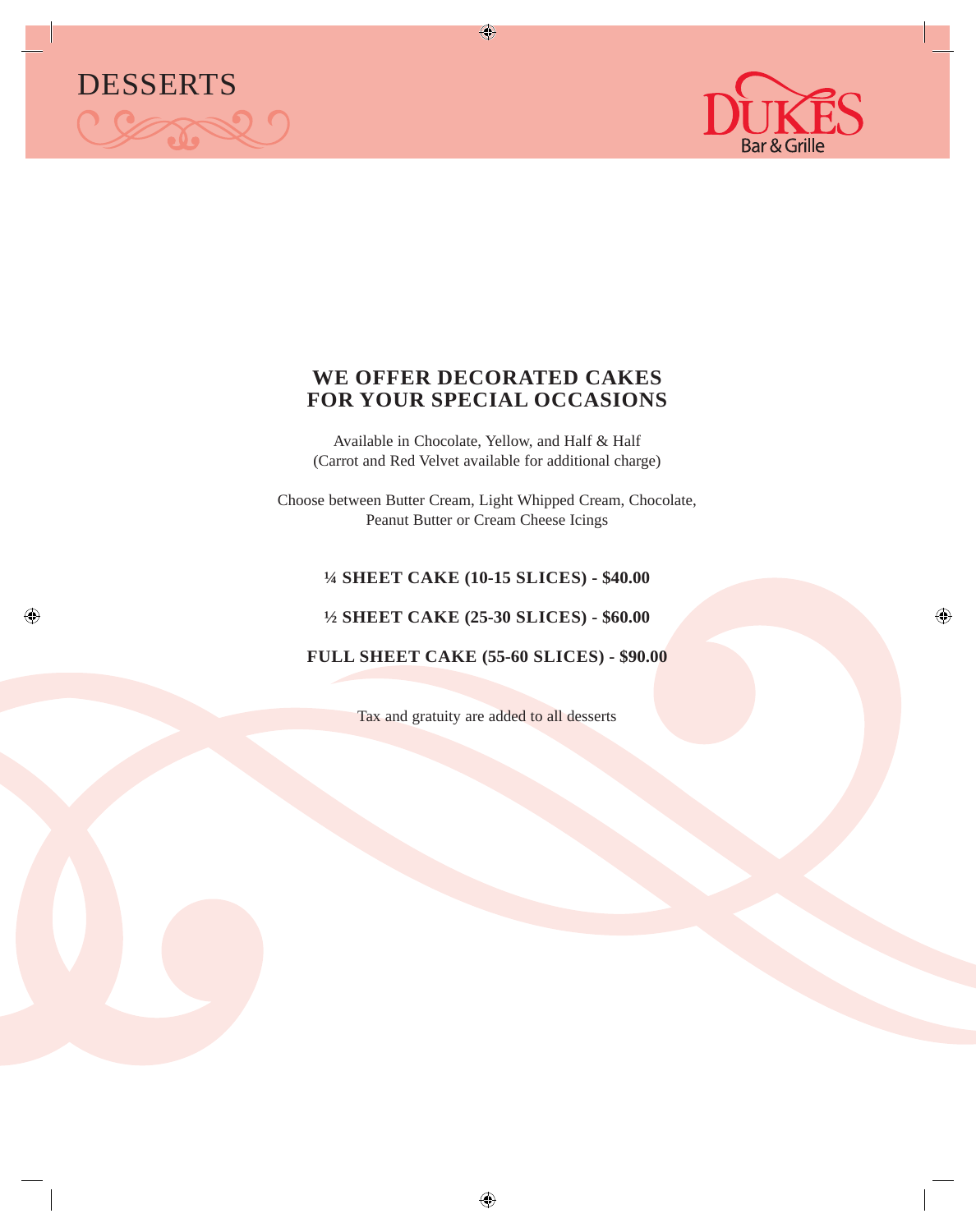



# **IN ORDER TO ENSURE AND MAINTAIN QUALITY CONTROL, NO FOOD, BEVERAGE, OR ALCOHOL ARE PERMITTED TO BE BROUGHT IN FROM ANY OTHER SOURCE.**

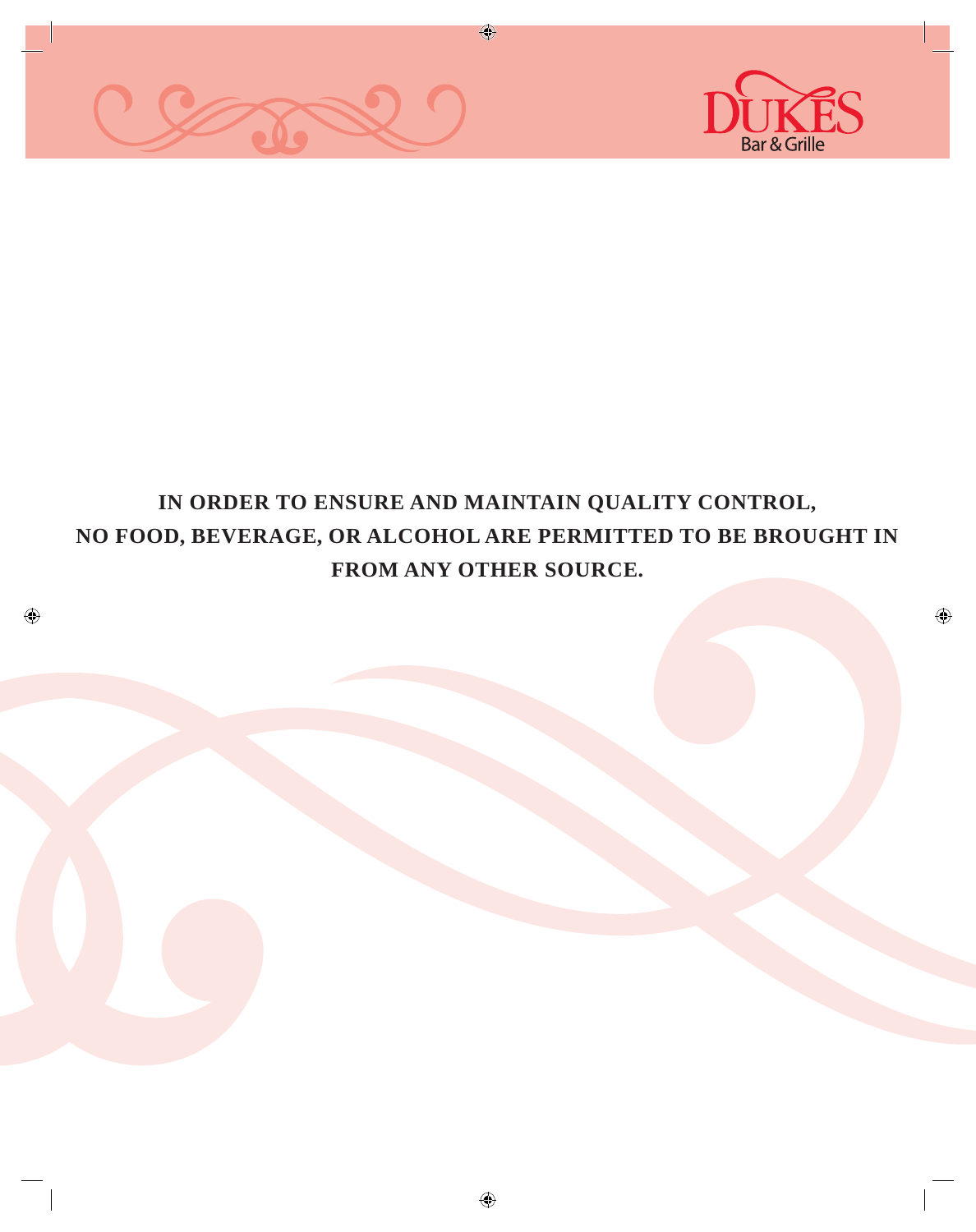# POLICIES AND CONTRACT

# **OUR CATERING MENU HAS BEEN PUT TOGETHER TO HELP YOU WITH YOUR DECISIONS.**

We will cater to your needs and accommodate almost any menu request. We feel our accommodations far exceed any in our area, and we strive to make our service and food the best you will find.

Our Banquet Room accommodates up to 150 people and is used for private functions of 35 or more guests. Duke's Lounge accommodates up to 40 guests and has seasonal availability. You will find the Banquet Room preferable for any catered event.

Both rooms are on the second floor with elevator access and have a spectacular view of the Susquehanna River.

We reserve the right to attach an additional \$50 per hour for additional usage after the first three hours.

The Banquet Room and Duke's Lounge are part of The Dukes Bar and Grille Restaurant. All P.L.C.B rules for alcohol consumption apply. It is unlawful to serve anyone who appears to be intoxicated. This is strictly enforced and party planners or group leaders are asked to help in this matter. Designated drivers are encouraged but this does not allow other guests to be over-served.

# **WE OBSERVE THE FOLLOWING POLICES:**

- A \$100 deposit is required within 7 days from the date the reservation is arranged. Reservations are tentative until the \$100 deposit has been received. The deposit may be paid with cash, check, or credit card. Any cancellations must be made more than 30 days prior to the event or the deposit is forfeited. The balance due, must be paid with credit card, cash or certified check. No personal checks accepted.
- You must order off of our Catering Menu when using the banquet room which we can customize to suit your needs. Menu arrangements must be made 7 to 10 days prior to the functions.
- Parties between Thanksgiving and January 15th require a 50% nonrefundable deposit 30 days prior to the event.
- An automatic 20% gratuity is added to all catered events.
- The minimum number of guests you will be charged for the Banquet Room and Duke's Lounge is 35 (thirty five). Should the number of guests in attendance be higher than the final headcount given, you will be billed for the number in attendance. Should the number of guests be lower than the final headcount given, you will be charged the final headcount. Your final headcount may be changed up to 48 hours prior to the reservation.
- All balances are due on the date of the function.
- Prices are subject to change and will be confirmed at the time the menu is determined.
- Alcoholic beverages are served from the Banquet Bar or Dukes Lounge Bar and are available by the glass. Beer is available by the glass or bottle. All alcoholic beverages are priced per consumption. **Happy Hour prices do not apply**.
- Duke's Lounge may be used for events coinciding with events booked for the Banquet Room. For larger parties, 100 or more, Dukes Lounge Bar and the Banquet Bar are made available.